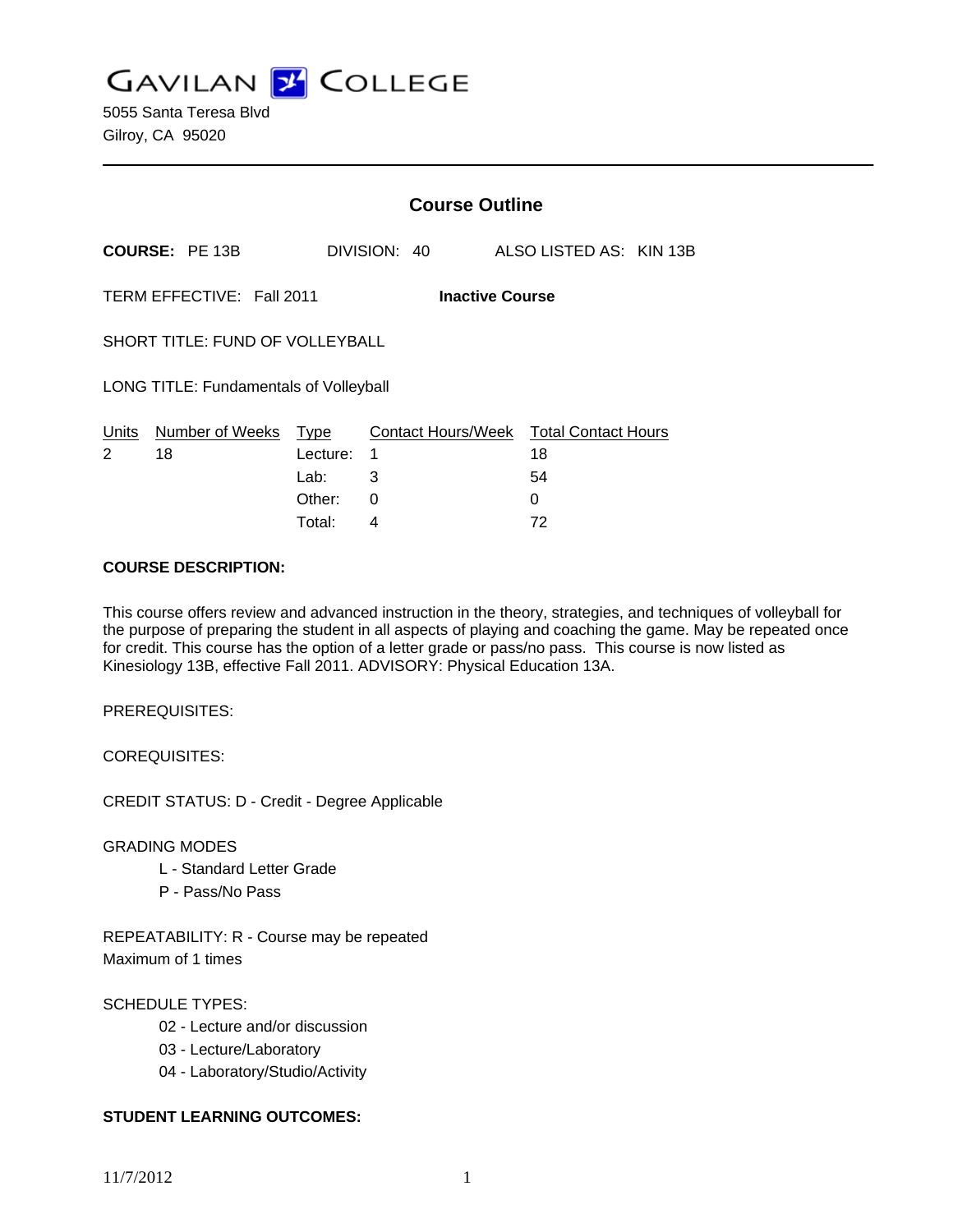1. The student will demonstrate advanced skills specific to passing, setting, hitting, serving, blocking, and defense.

Measure: Performance ILO: 7, 2 GE-LO: E1

2. The student will recognize various systems of play unique to volleyball and react accordingly. Measure: Demonstration, Observation

ILO: 7, 2, 1, 4 GE-LO: A1, A2, E1

3. The student will analyze and interpret game rules, advanced strategies, and a variety of offensive and defensive schemes.

Measure: Written test, Performance test

ILO: 7, 1, 2, 4 GE-LO: A1, A2, E1

# **CONTENT, STUDENT PERFORMANCE OBJECTIVES, OUT-OF-CLASS ASSIGNMENTS**

Inactive Course: 11/08/2010

This course is now listed as Kinesiology 13B, effective Fall 2011.

Curriculum Approval Date: 02/22/2010

20 Hours

Introduction and discussion of course syllabus and grading procedures. Review of equipment needs and additional conditioning and stretching for volleyball. Advanced passing and setting. More detailed instruction in the essential fundamentals of passing and setting, including the stance, foot positions and mechanics involved in each skill. Advanced serving. Advanced serving fundamentals including stance, ball toss, arm swing, contact point, and approach will be presented. Lecture, discussion, film, and guided practice will be utilized. In addition to reviewing the float and topspin serve, advanced serves such as the jump serve and one foot jump floater will be taught. Service areas will also be discussed.Students who repeat this class will become more proficient in advanced skills through the repetition of the advanced drills in this course. Those who repeat the class will be able to serve at a 60% success rate to specific service areas as called by the instructor.

HW: Students will develop a list of stretching and conditioning exercises explaining the specific benefits to volleyball players. They will watch several matches and write descriptions of the advanced setting and passing skills shown. The students will have someone video-tape them performing the jump and one foot jump floater serves so they can evaluate their serving technique.

SPO: Students will utilize the correct methods of stretching and participate in conditioning drills. They will demonstrate and verbally explain the fundamentals involved in advanced passing and setting. The jump serve and one foot jump floater will be demonstrated by the students.

## 16 Hours

Advanced hitting. Advanced fundamental mechanics involved in hitting such as the one foot approach with different hitting options and combination hits will be presented. Advanced defense. Defensive position, movement, and team philosophy will be reviewed. Defensive drills such as run throughs and rolling will be introduced. Advanced team defense, such as read defense and rotation defense will be presented. Defensive drills such as 3 person and 5 person defense will be reviewed. The material will be presented through lectures, demonstrations, video, live games, and guided practices. Students who repeat this class will become more proficient in these advanced skills (one foot approach and combination hits) through repetition of the drills in this course. They will become more advanced defenders.

HW: Students will attend a match and analyze hitting techniques. They will make a list of the advanced hits used, which will be discussed in class. Students will watch a match and/or videos and share observations of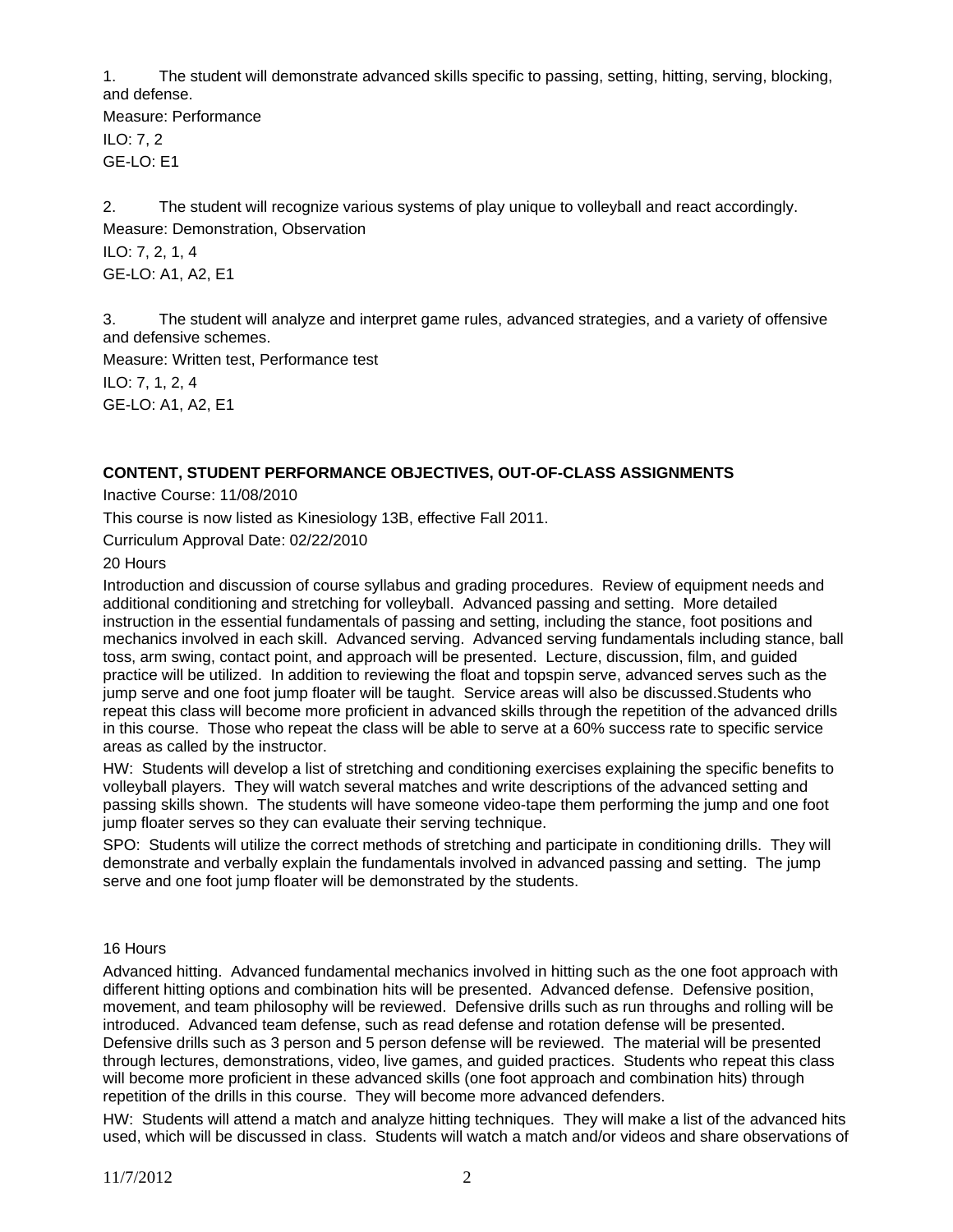defensive techniqes. They will watch a collegiate level match and chart what defenses are being used. They will also note what adjustments are being made.

SPO: Students will analyze the various skills involved in executing all types of hits. They will be able to demonstrate run throughs and rolling. Students will demonstrate read and rotation defenses and be able to perform them in drills and scrimmages. Situations, philosophies, and strategies involved in various team defenses will be explained by students who repeat the class.

#### 12 Hours

Continue to practice hitting different sets (1 - 5). Introduction and practice of combination hitting. Continue practice of serve receive rotation and when ready, incorporate this with combination hitting. Students who repeat this course will become more proficient in executing hitting skills through repeated supervised practice.

HW: Students will watch and evaluate players in a match situation, analyzing the effectiveness of combination hits. They will chart the various serve receive rotations and be able to explain them to the class.

SPO: Students will be able to demonstrate combination hits and include them in the various serve receive rotation positions.

#### 20 Hours

Review of the rules of the game. Lecture, discussion, and test on the rules of the sport of volleyball. Introduce blocking, including form and footwork. Interclass play, which may include a tournament. Semester review. A student's ability to execute advanced skills, combination plays, and offensive and defensive schemes will be evaluated. Students who repeat this class will demonstrate their knowledge of the rules by umpiring/refereeing scrimmages and making the correct calls depending on the violation. Students who repeat the course will become more proficient at blocking through supervised practice.

HW: Students will analyze a referee and/or umpires performance. They will watch a match and write a critique utilizing the information gained in class. Outside of class students will meet to review for the written and/or practical final.

SPO: Students will explain the rules of the game. They will demonstrate their skills (including blocking), offensive and defensive positioining, and the rules of the game through interclass play and by umpiring/refereeing.

2 Hours Final.

### **METHODS OF INSTRUCTION:**

Lecture, demonstration, guided practice, video-analysis and interpretation, group discussion.

# **METHODS OF EVALUATION:**

CATEGORY 1 - The types of writing assignments required: Percent range of total grade: 10 % to 20 %

Written Homework

If this is a degree applicable course, but substantial writing assignments are not appropriate, indicate reason:

Course primarily involves skill demonstration or problem solving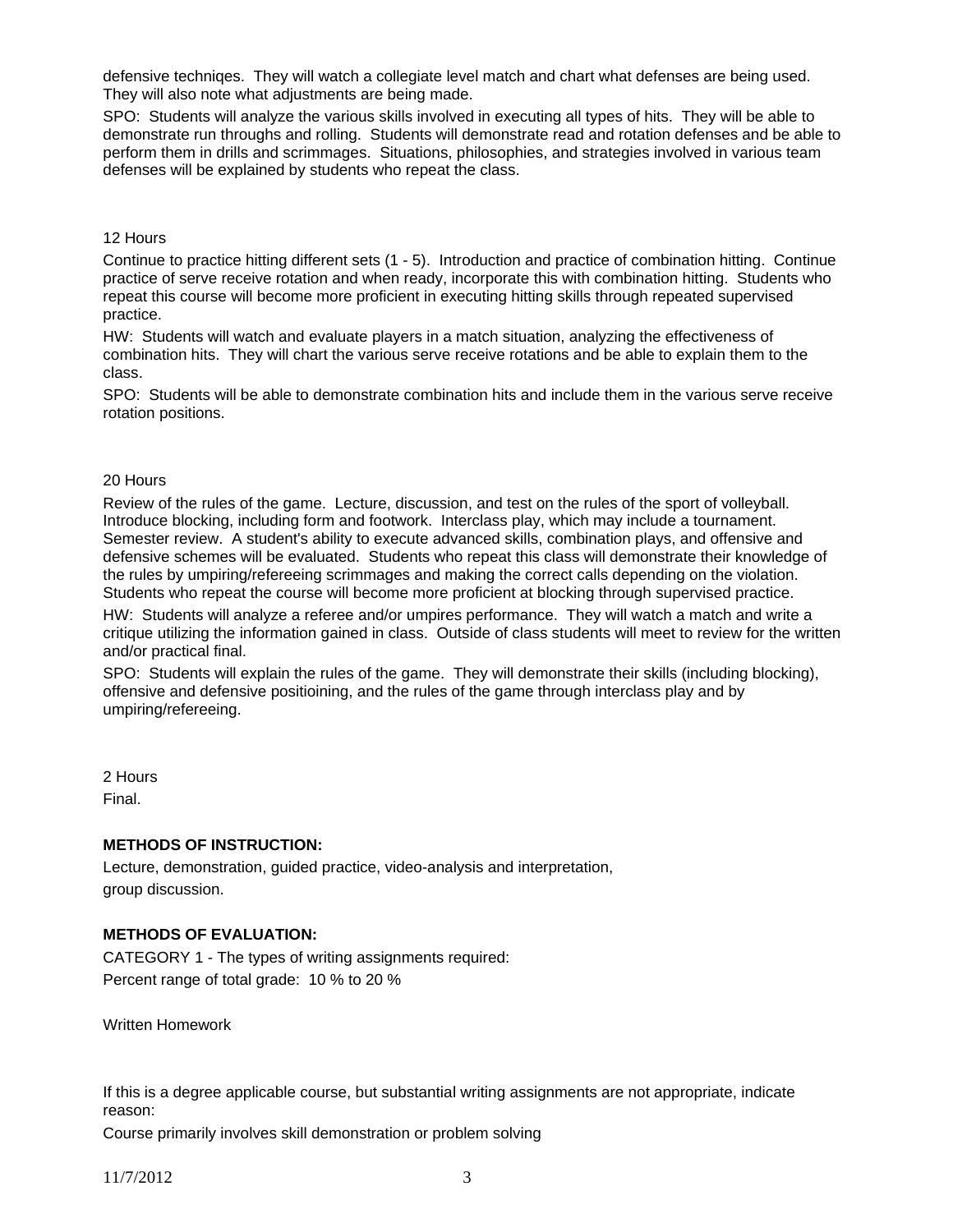CATEGORY 2 -The problem-solving assignments required: Percent range of total grade: 0 %

CATEGORY 3 -The types of skill demonstrations required: Percent range of total grade: 30 % to 50 %

Performance Exams

CATEGORY 4 - The types of objective examinations used in the course: Percent range of total grade: 10 % to 20 %

Multiple Choice

True/False

Matching Items

Completion

CATEGORY 5 - Any other methods of evaluation: Percent range of total grade: 20 % to 40 %

Course requires participation.

# **REPRESENTATIVE TEXTBOOKS:**

### **ARTICULATION and CERTIFICATE INFORMATION**

 Associate Degree: GAV E1, effective 200630 CSU GE: CSU E1, effective 200630 IGETC: CSU TRANSFER: Transferable CSU, effective 200630 UC TRANSFER: Not Transferable

# **SUPPLEMENTAL DATA:**

Basic Skills: N Classification: A Noncredit Category: Y Cooperative Education: Program Status: 1 Program Applicable Special Class Status: N

11/7/2012 4